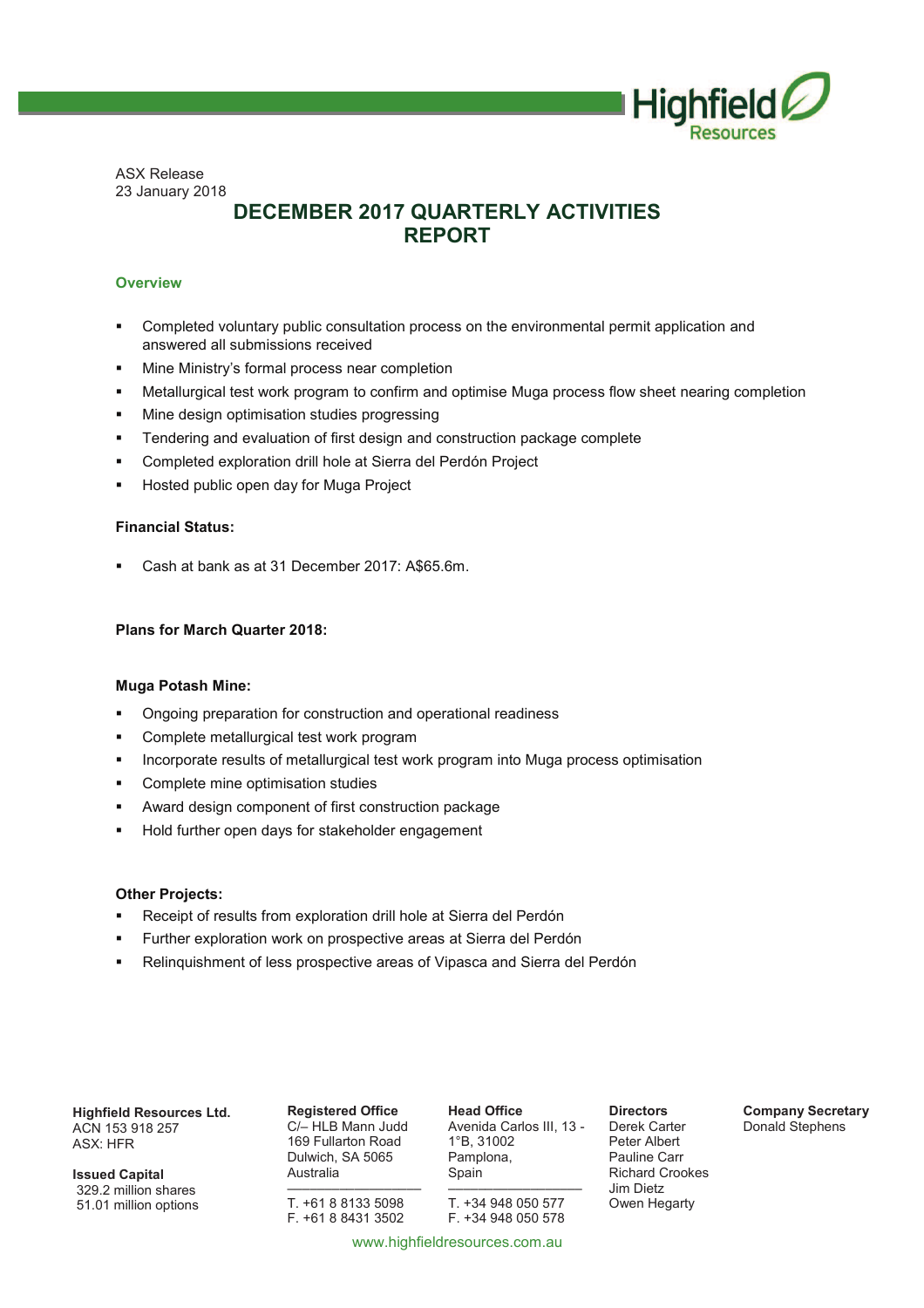

#### **Muga Potash Project**

#### **Overview**

Highfield Resources (ASX: HFR) ("Highfield" or "the Company") is a Spanish potash developer. The Company's flagship Muga Potash Project ("Muga" or "the Project") is targeting the relatively shallow sylvinite beds in the Muga Project area that cover about 80km<sup>2</sup> in the Provinces of Navarra and Aragon. Mining is planned to commence at a depth of approximately 350 metres from surface and is therefore ideal for a relatively low cost conventional mine, as demonstrated in the Company's Muga Project Optimisation Study completed in November 2015 (refer to ASX announcement dated 17 November 2015).

#### **Permitting Update**

On 1 September 2017, the Company commenced a voluntary public consultation for Muga. The public consultation period closed on 16 October 2017 and Highfield has finalised and submitted responses to all comments and items raised during the process. Importantly, no new material issues were raised during this process and the number of comments submitted was less than in the first consultation process in 2015.

The Company announced that the Ministerio de Energía, Turismo y Agenda Digital ("MINETAD"), had formally requested comments on the Project from relevant authorities and other parties (refer ASX release 12 July 2017, Muga Project Permitting Environmental Update). MINETAD has now provided Highfield with all but two of the reports submitted to it by the interested stakeholders and the Company has provided responses to all comments and items raised in those reports. The Company considers that there are no material or significant negative matters in those reports received. The Company has also been advised that the remaining two reports have been sent to the relevant Spanish authorities, but has not yet received copies of those reports for comment.

In early October, the Company hosted an Open Day at its facilities in the town of Sangüesa which is located close to the Project. The initiative was very well received, with approximately 200 people visiting the Company's facility to hear about the Project from members of Highfield's Spanish team. The visitors included the mayors from most of the local townhalls who all came to demonstrate their support for the project. The next open day will be scheduled for immediately after receipt of the Declaración de Impacto Ambiental ("DIA")

#### **Muga Mine Development Progress**

During the Quarter, the Company continued to work on updating the capital cost estimates from the Muga Optimisation Study, which was released to the market in November 2015 (refer ASX release 17 November 2015, "Project Optimisation Doubles Muga Mine Life to 47 Years". Whilst it is likely that there will be some cost escalation in the more than two years since the last cost estimates were published, the Company does not currently consider there will be other material changes in those estimates. During the Quarter, optimisation metallurgical test work continued at the Saskatchewan Research Council ("SRC") facilities in Canada. The Company expects that the work will be completed in the March quarter and that this will result in some improvements to the current process design. The impact of these improvements is being determined and potentially may include the re-sizing and changes to some equipment to improve overall recoveries and reduce operating risk.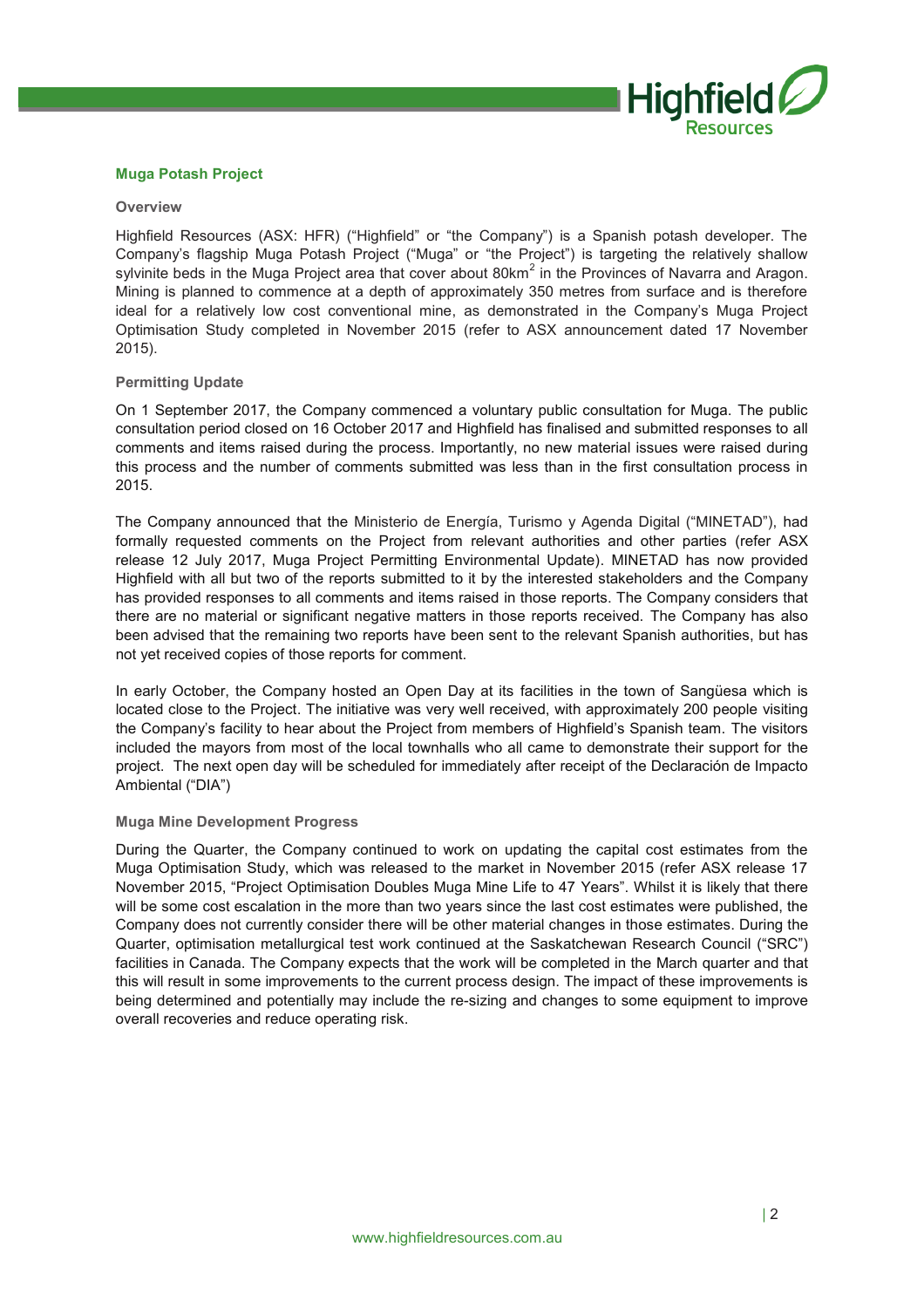

#### **Project Financing**

During the quarter, the Company continued its dialogue with its Project Finance syndicate with respect to the €185 million facility for Muga. It also engaged with other potential providers of capital.

Highfield remains confident of putting in place its debt financing following receipt of all approvals, to support a final investment decision and the commencement of construction.

#### **Pintanos Potash Project**

Highfield´s 100% owned Pintanos Project (see Figure 1) abuts the Muga Project and covers an area of 60km<sup>2</sup>. Depths from surface to mineralisation commence at around 500 metres. The Company is building on substantial historical potash exploration information which includes seven drill holes and ten seismic profiles completed in the late 1980s.

During the Quarter, limited additional work was carried out.

#### **Sierra del Perdón**

Highfield´s 100% owned Sierra del Perdón ("SdP") Project (see Figure 1) is located south east of Pamplona and covers approximately 145km<sup>2</sup>. SdP is a brownfields project with two potash mines operating from the 1960s through until the late 1990s producing nearly 500,000 tonnes of K60 MOP per annum.

During the period, an exploration drill hole was completed at SdP. Results are expected in the March quarter.

After a number of years of exploration work, the Company has now reached the point where it will focus further work on the most prospective areas of SdP and will relinquish the less prospective part of the tenements. This is likely to occur in the next quarter and a further three holes are planned on the highly prospective areas identified at SdP.

#### **Vipasca**

Highfield´s 100% owned Vipasca Project ("Vipasca") is located adjacent to the Muga Project and covers approximately 120km<sup>2</sup>. The tenement is highly prospective for economic potash mineralisation, with primary focus on the deeper, higher grade, P1 and P2 potash horizons.

During the Quarter, limited additional work was carried out.

Like SdP, parts of Vipasca are now deemed highly unlikely to yield an economic Reserve and the Company is now in a position to focus on the identified more prospective areas. A further three holes are planned in 2018.

#### **Other Projects**

The Company has an additional 100%-owned project in the basin (see Figure 1) known as Izaga. Limited work was carried out on this project during the quarter.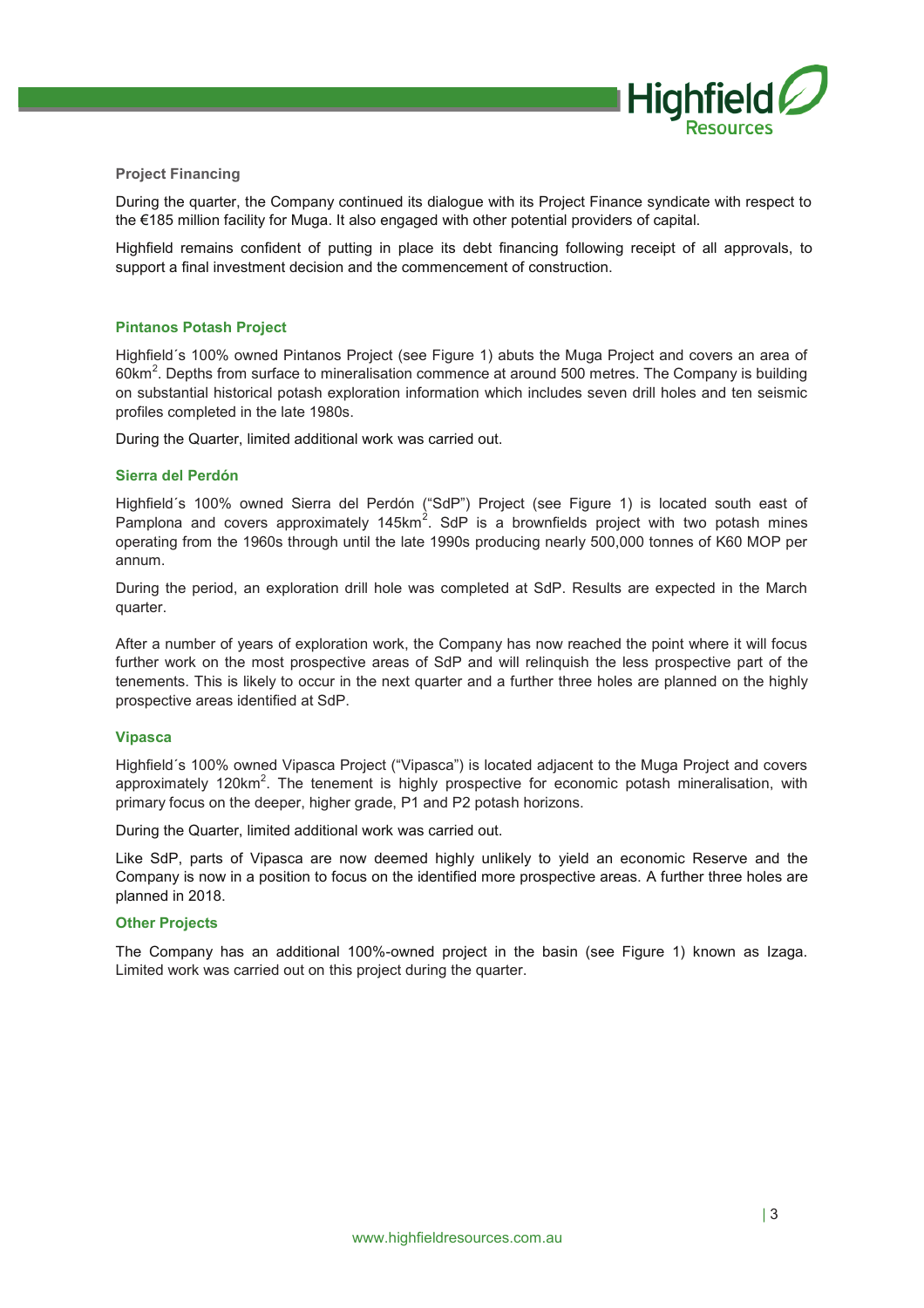

#### **Corporate**

#### **Cash Position**

The Company continues to actively pursue options to preserve cash whilst at the same time committing to expenditure required for permitting and project optimisation activities. Over the past 18 months the workforce has been reduced by about 20 persons to approximately 30 employees. The team size is anticipated to grow substantially and appropriately once the DIA is received.

As at 31 December 2017, the Company had A\$65.6 million in cash on its balance sheet.

#### **Other**

During the Quarter the Company held its Annual General Meeting and all resolutions were passed.

During the Quarter the Company also announced that it would be changing its financial year to a calendar year effective 1 January 2018.

**For more information:** 

**Highfield Resources**

Peter Albert Managing Director Ph: +34 617 872 100

Hayden Locke Investors Relations Ph: +44 7729 197 707

#### **About Highfield Resources**

Highfield Resources is an ASX listed potash company with five 100% owned projects located in Spain.

Highfield's Muga, Vipasca, Pintanos, Izaga and Sierra del Perdón potash projects are located in the Ebro potash producing basin in Northern Spain, covering a project area of more than 550km<sup>2</sup>.

The Company completed a Definitive Feasibility Study for its flagship Muga Project in March 2015, which was optimised in November 2015 to enhance operational efficiencies, sales and marketing activities and the life of mine. Highfield is awaiting a positive environmental declaration, the award of its mining concessions and other permits which will enable it to commence construction of the Mine.

In addition to the existing Muga Project, Highfield also has significant Exploration Targets for an extension to Muga, as well as for the SdP, Vipasca and Pintanos Potash Projects.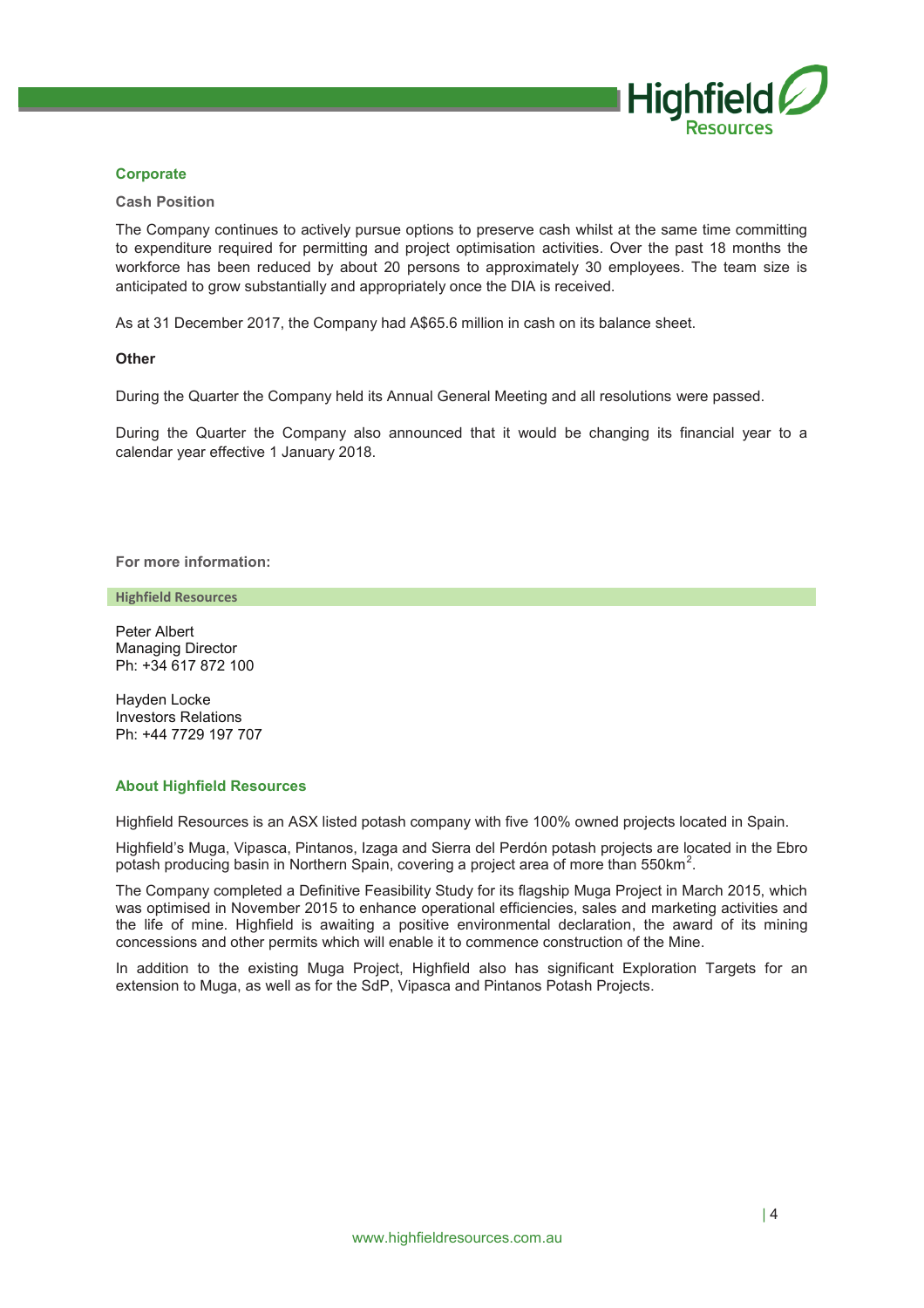



**Figure 1: Location of Highfield´s Muga, Vipasca, Pintanos, Izaga and Sierra del Perdón Projects in Northern Spain***\**

*\*The potential quantity and grade of the Exploration Target is conceptual in nature and there has been insufficient exploration to estimate a Mineral Resource and it is uncertain if further exploration will result in the estimation of a Mineral Resource* 

#### **Competent Persons Statement**

This ASX release was prepared by Mr. Peter Albert, Managing Director of Highfield Resources. The information in this release that relates to Ore Reserves, Mineral Resources, Exploration Results and Exploration Targets is based on information prepared by Mr José Antonio Zuazo Osinaga, Technical Director of CRN, S.A.; and Mr Manuel Jesús Gonzalez Roldan, Geologist of CRN, S.A. Mr José Antonio Zuazo Osinaga is a licensed professional geologist in Spain, and is a registered member of the European Federation of Geologists, an accredited organisation to which Competent Persons (CP) under JORC 2012 Code Reporting Standards must belong in order to report Exploration Results, Mineral Resources, Ore Reserves or Exploration Targets through the ASX. Mr José Antonio Zuazo Osinaga has sufficient experience which is relevant to the style of mineralisation and type of deposit under consideration and to the activity which they are undertaking to qualify as CP as defined in the 2012 edition of the JORC Australasian Code for the Reporting of Exploration Results, Mineral Resources and Ore Reserves.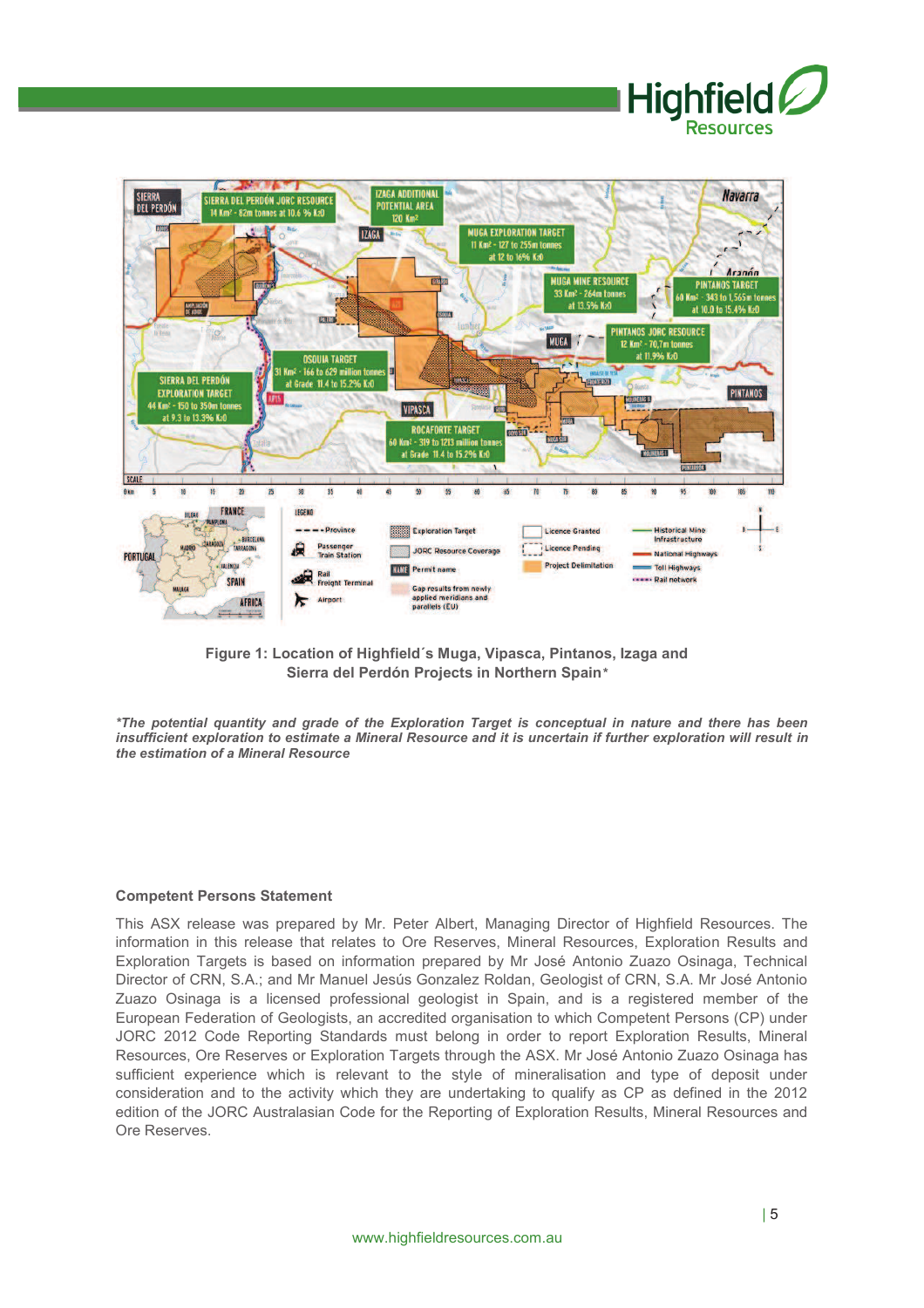

| Project           | <b>Region</b>  | <b>Permit Name</b>   | <b>Permit Type</b> | <b>Applied</b> | Granted    | Ref#          | Area Km <sup>2</sup> | <b>Holder</b>       | <b>Structure</b> |
|-------------------|----------------|----------------------|--------------------|----------------|------------|---------------|----------------------|---------------------|------------------|
| Sierra del Perdón | Navarra        | Quiñones             | Investigation      | 19/07/2011     | 07/08/2012 | 35760         | 32.48                | <b>Geoalcali SL</b> | 100%             |
| Sierra del Perdón | <b>Navarra</b> | <b>Adiós</b>         | Investigation      | 19/07/2011     | 07/08/2012 | 35770         | 75.60                | <b>Geoalcali SL</b> | 100%             |
| Sierra del Perdón | Navarra        | Amplicación de Adiós | Investigation      | 26/10/2012     | 14/02/2014 | 35880         | 40.90                | <b>Geoalcali SL</b> | 100%             |
|                   |                |                      |                    |                |            |               | 148.98               |                     |                  |
| Izaga             | Navarra        | Girardi              | Investigation      | 28/04/2015     | 26/01/2017 | 35950         | 38.57                | Geoalcali SL        | 100%             |
| izaga             | Navarra        | Osquia               | Investigation      | 28/04/2015     | 12/01/2017 | 35970         | 57.42                | <b>Geoalcali SL</b> | 100%             |
| Izaga             | Navarra        | Palero               | Investigation      | 12/05/2017     | Pendina    | 36000         | 11.76                | Geoalcali SL        | 100%             |
|                   |                |                      |                    |                |            |               | 107.75               |                     |                  |
| Vipasca           | Navarra        | <b>Vipasca</b>       | Investigation      | 06/11/2013     | 11/12/2014 | 35900         | 38.92                | Geoalcali SL        | 100%             |
| <b>Vipasca</b>    | <b>Navarra</b> | Borneau              | Investigation      | 28/04/2015     | 12/01/2017 | 35960         | 80.33                | Geoalcali SL        | 100%             |
|                   |                |                      |                    |                |            |               | 119.25               |                     |                  |
| Muga              | Navarra        | Goyo                 | Investigation      | 19/07/2011     | 24/12/2012 | 35780         | 27.72                | <b>Geoalcali SL</b> | 100%             |
| Muga              | Navarra        | <b>Govo Sur</b>      | Investigation      | 25/07/2014     | Pendina    | 35920         | 8.96                 | Geoalcali SL        | 100%             |
| Muga              | Aragón         | Fronterizo           | Investigation      | 21/06/2012     | 05/02/2014 | Z-3502/N-3585 | 9.80                 | Geoalcali SL        | 100%             |
| Muga              | Aragón         | Muga                 | Investigation      | 29/05/2013     | 07/04/2014 | 3500          | 20.40                | Geoalcali SL        | 100%             |
| Muga              | Aragón         | Muga Sur             | Investigation      | 25/09/2014     | Pending    | 3524          | 7.28                 | Geoalcali SL        | 100%             |
|                   |                |                      |                    |                |            |               | 74.16                |                     |                  |
| Pintanos          | Aragón         | Molineras 10         | Investigation      | 20/11/2012     | 06/03/2014 | 3495/10       | 18.20                | <b>Geoalcali SL</b> | 100%             |
| Pintanos          | Aragón         | Molineras 20         | Investigation      | 19/02/2013     | Pendina    | 3495/20       | 16.80                | Geoalcali SL        | 100%             |
| Pintanos          | Aragón         | Puntarrón            | Investigation      | 08/05/2014     | Pending    | 3510          | 30.24                | Geoalcali SL        | 100%             |
|                   |                |                      |                    |                |            |               | 65.24                |                     |                  |
|                   |                |                      |                    |                |            | <b>Total</b>  | 515.38               |                     |                  |
|                   |                |                      |                    |                |            |               |                      |                     |                  |
| Muga              | Navarra        | Goyo                 | Concession         | 10/12/2014     | Pending    | 35780         | 14.79                | <b>Geoalcali SL</b> | 100%             |
| Muga              | Aragón         | <b>Fronterizo</b>    | Concession         | 10/12/2014     | Pendina    | Z-3502/N-3585 | 8.70                 | Geoalcali SL        | 100%             |
| Muga              | Aragón         | Muga                 | Concession         | 10/12/2014     | Pending    | 3500          | 15.08                | <b>Geoalcali SL</b> | 100%             |

### **Table 1: Summary of Highfield's Mineral Interests as at 31 December 2017**

**Location:** All permits are located in Spain.

**Holder:** All permits are held by Geoalcali SL, a 100% owned Spanish subsidiary of Highfield Resources Limited.

**Changes:** There were no changes during the period.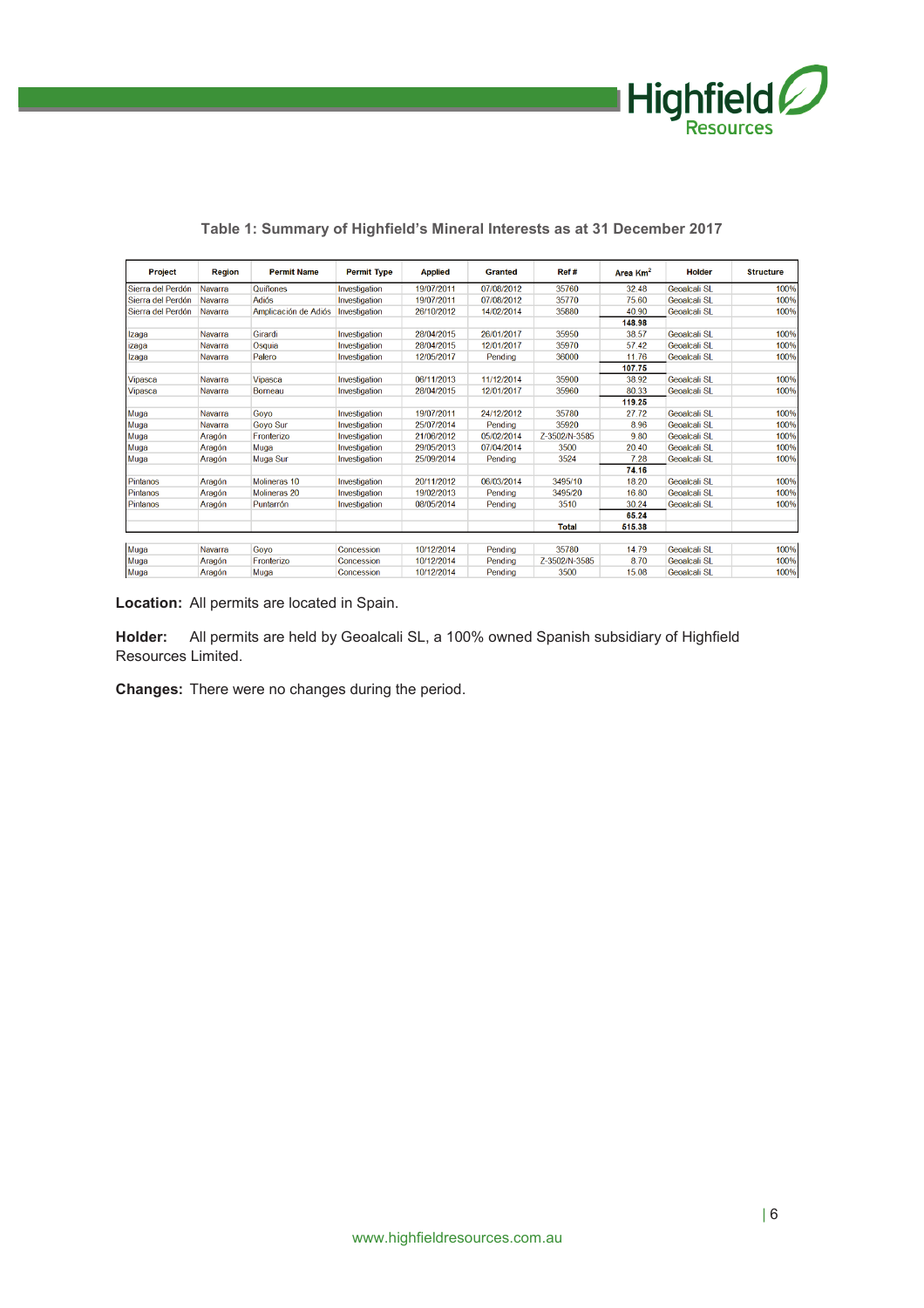*+Rule 5.5* 

# **Appendix 5B**

# **Mining exploration entity and oil and gas exploration entity quarterly report**

Introduced 01/07/96 Origin Appendix 8 Amended 01/07/97, 01/07/98, 30/09/01, 01/06/10, 17/12/10, 01/05/13, 01/09/16

#### **Name of entity**

HIGHFIELD RESOURCES LIMITED

**ABN Quarter ended ("current quarter")**

51 153 918 257 31 December 2017

|     | <b>Consolidated statement of cash flows</b>       | <b>Current quarter</b><br>\$A'000 | Year to date<br>(6 months)<br>\$A'000 |
|-----|---------------------------------------------------|-----------------------------------|---------------------------------------|
| 1.  | Cash flows from operating activities              |                                   |                                       |
| 1.1 | Receipts from customers                           |                                   |                                       |
| 1.2 | Payments for                                      |                                   |                                       |
|     | exploration & evaluation<br>(a)                   | (2,817)                           | (4, 782)                              |
|     | development<br>(b)                                |                                   |                                       |
|     | production<br>(C)                                 |                                   |                                       |
|     | staff costs<br>(d)                                | (646)                             | (1, 196)                              |
|     | (e) administration and corporate costs            | (47)                              | 61                                    |
| 1.3 | Dividends received (see note 3)                   |                                   |                                       |
| 1.4 | Interest received                                 | 3                                 | 7                                     |
| 1.5 | Interest and other costs of finance paid          |                                   |                                       |
| 1.6 | Income taxes paid                                 |                                   |                                       |
| 1.7 | Research and development refunds                  |                                   |                                       |
| 1.8 | Other (provide details if material)               |                                   |                                       |
| 1.9 | Net cash from / (used in) operating<br>activities | (3,507)                           | (5,910)                               |

| 2.  | Cash flows from investing activities |     |  |
|-----|--------------------------------------|-----|--|
| 2.1 | Payments to acquire:                 |     |  |
|     | (a) property, plant and equipment    | (6) |  |
|     | tenements (see item 10)<br>(b)       |     |  |
|     | investments<br>(C)                   |     |  |
|     | other non-current assets<br>(d)      | ٠   |  |

+ See chapter 19 for defined terms

*1 September 2016* Page 1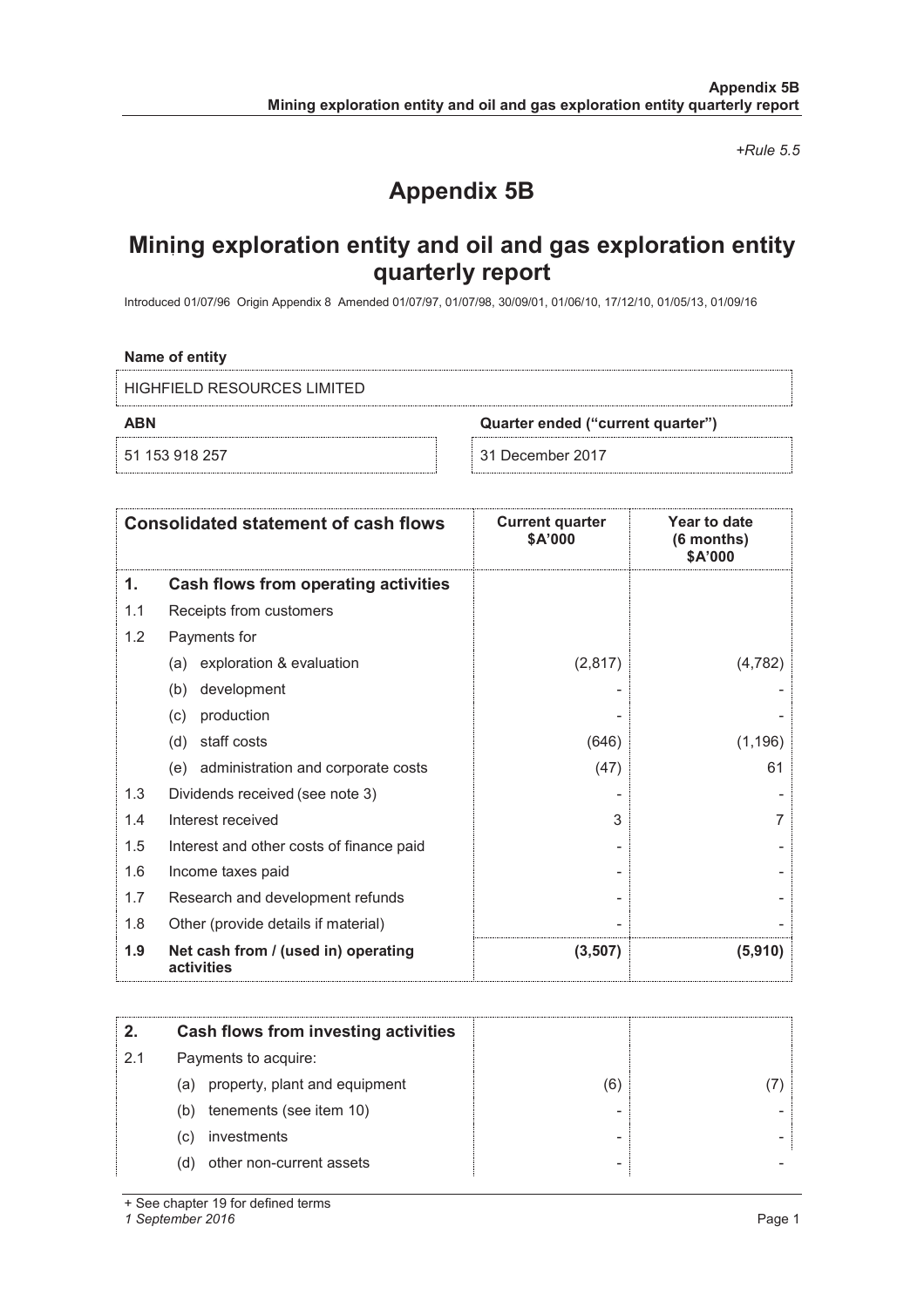| Appendix 5B                                                                   |  |
|-------------------------------------------------------------------------------|--|
| Mining exploration entity and oil and gas exploration entity quarterly report |  |

|     | <b>Consolidated statement of cash flows</b>       | <b>Current quarter</b><br>\$A'000 | Year to date<br>(6 months)<br>\$A'000 |
|-----|---------------------------------------------------|-----------------------------------|---------------------------------------|
| 2.2 | Proceeds from the disposal of:                    |                                   |                                       |
|     | property, plant and equipment<br>(a)              |                                   |                                       |
|     | tenements (see item 10)<br>(b)                    |                                   |                                       |
|     | investments<br>(c)                                |                                   |                                       |
|     | other non-current assets<br>(d)                   |                                   |                                       |
| 2.3 | Cash flows from loans to other entities           |                                   |                                       |
| 2.4 | Dividends received (see note 3)                   |                                   |                                       |
| 2.5 | Other (provide details if material)               | $\overline{\phantom{0}}$          |                                       |
| 2.6 | Net cash from / (used in) investing<br>activities | (6)                               | (7)                                   |

| 3.   | Cash flows from financing activities                                           |  |
|------|--------------------------------------------------------------------------------|--|
| 3.1  | Proceeds from issues of shares                                                 |  |
| 3.2  | Proceeds from issue of convertible notes                                       |  |
| 3.3  | Proceeds from exercise of share options                                        |  |
| 3.4  | Transaction costs related to issues of<br>shares, convertible notes or options |  |
| 3.5  | Proceeds from borrowings                                                       |  |
| 3.6  | Repayment of borrowings                                                        |  |
| 3.7  | Transaction costs related to loans and<br>borrowings                           |  |
| 3.8  | Dividends paid                                                                 |  |
| 3.9  | Other (provide details if material)                                            |  |
| 3.10 | Net cash from / (used in) financing<br>activities                              |  |

| 4.  | Net increase / (decrease) in cash and<br>cash equivalents for the period |         |         |
|-----|--------------------------------------------------------------------------|---------|---------|
| 4.1 | Cash and cash equivalents at beginning of<br>period                      | 67.853  | 69,560  |
| 4.2 | Net cash from / (used in) operating<br>activities (item 1.9 above)       | (3,507) | (5,910) |
| 4.3 | Net cash from / (used in) investing activities<br>(item 2.6 above)       | (6)     | (7)     |
| 4.4 | Net cash from / (used in) financing activities<br>item 3.10 above)       |         |         |
| 4.5 | Effect of movement in exchange rates on<br>cash held                     | 1.237   | 1.934   |
| 4.6 | Cash and cash equivalents at end of<br>period                            | 65,577  | 65,577  |

<sup>+</sup> See chapter 19 for defined terms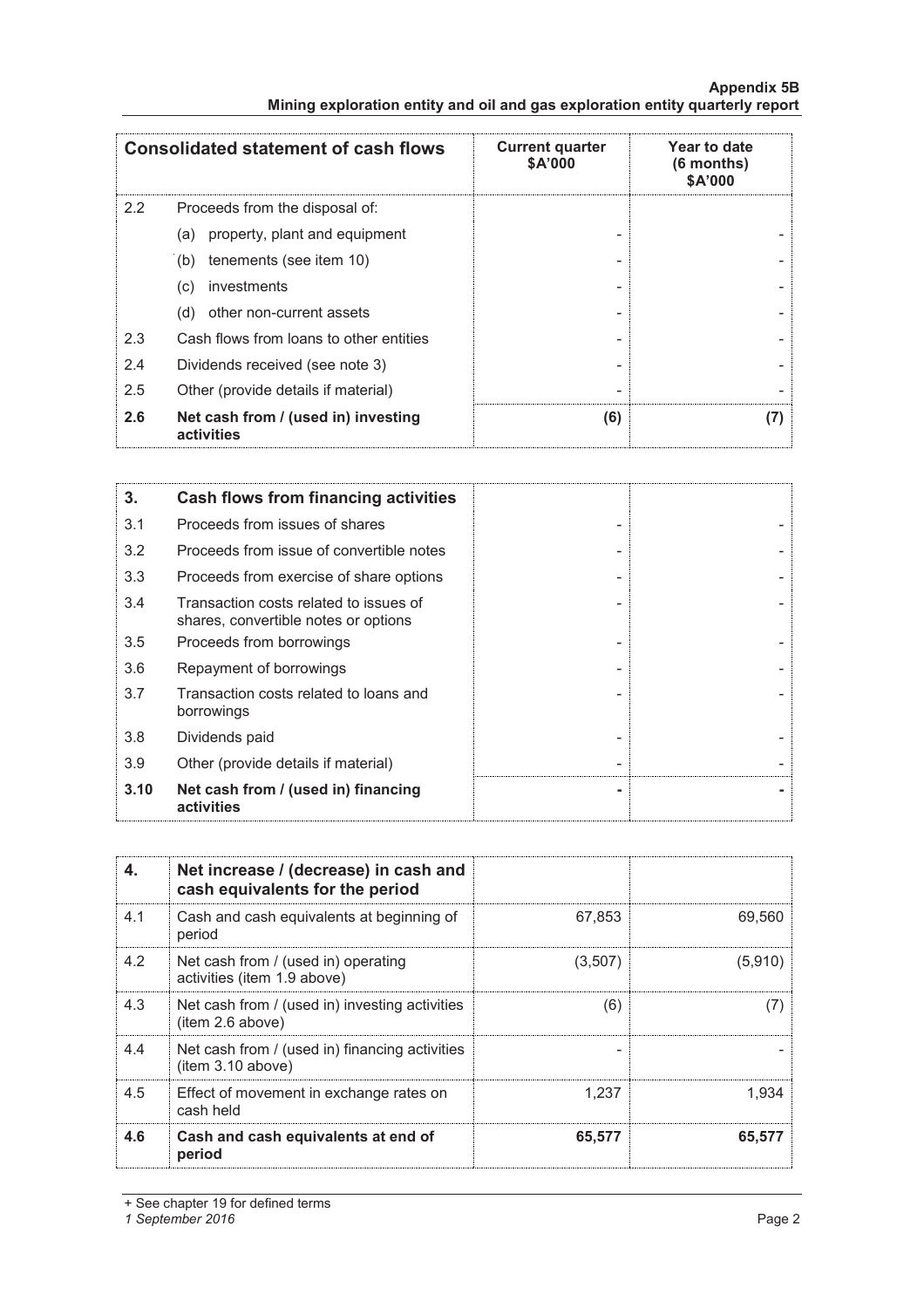| 5.  | Reconciliation of cash and cash<br>equivalents<br>at the end of the quarter (as shown in the<br>consolidated statement of cash flows) to the<br>related items in the accounts | <b>Current quarter</b><br>\$A'000 | <b>Previous quarter</b><br>\$A'000 |
|-----|-------------------------------------------------------------------------------------------------------------------------------------------------------------------------------|-----------------------------------|------------------------------------|
| 5.1 | <b>Bank balances</b>                                                                                                                                                          | 65,577                            | 67,853                             |
| 5.2 | Call deposits                                                                                                                                                                 |                                   |                                    |
| 5.3 | <b>Bank overdrafts</b>                                                                                                                                                        |                                   |                                    |
| 5.4 | Other (provide details)                                                                                                                                                       | -                                 |                                    |
| 5.5 | Cash and cash equivalents at end of<br>quarter (should equal item 4.6 above)                                                                                                  | 65,577                            | 67,853                             |

| 6.  | Payments to directors of the entity and their associates                                                    | <b>Current quarter</b><br>\$A'000 |
|-----|-------------------------------------------------------------------------------------------------------------|-----------------------------------|
| 6.1 | Aggregate amount of payments to these parties included in item 1.2                                          | 459.                              |
| 6.2 | Aggregate amount of cash flow from loans to these parties included<br>in item $2.3$                         |                                   |
| 6.3 | Include below any explanation necessary to understand the transactions included in<br>items $6.1$ and $6.2$ |                                   |
|     |                                                                                                             |                                   |

Payments for Directors consulting fees and Directors salaries - \$459k

## **7. Payments to related entities of the entity and their associates**

- 7.1 Aggregate amount of payments to these parties included in item 1.2
- 7.2 Aggregate amount of cash flow from loans to these parties included in item 2.3
- 7.3 Include below any explanation necessary to understand the transactions included in items 7.1 and 7.2

## N/A

#### *1 September 2016* Page 3

|  | <b>Current quarter</b> | \$A'000 |  |
|--|------------------------|---------|--|
|  |                        |         |  |
|  |                        |         |  |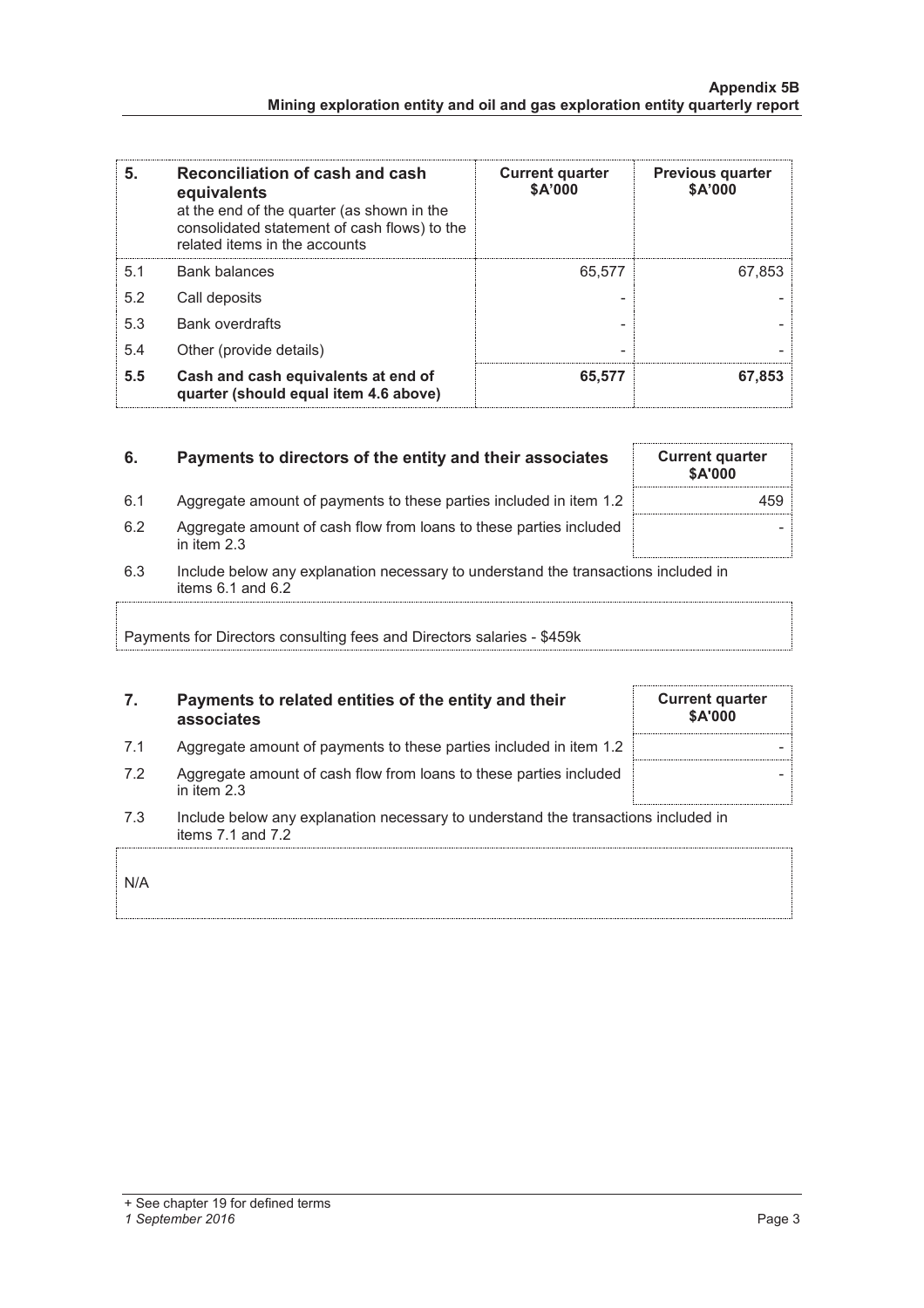| 8.   | <b>Financing facilities available</b><br>Add notes as necessary for an<br>understanding of the position | <b>Total facility amount</b><br>at quarter end<br>\$A'000 | Amount drawn at<br>quarter end<br>\$A'000 |
|------|---------------------------------------------------------------------------------------------------------|-----------------------------------------------------------|-------------------------------------------|
| .8.1 | Loan facilities                                                                                         |                                                           |                                           |
| 8.2  | Credit standby arrangements                                                                             |                                                           |                                           |
| 8.3  | Other (please specify)                                                                                  | -                                                         |                                           |
|      |                                                                                                         |                                                           |                                           |

8.4 Include below a description of each facility above, including the lender, interest rate and whether it is secured or unsecured. If any additional facilities have been entered into or are proposed to be entered into after quarter end, include details of those facilities as well.

N/A

| 9.  | <b>Estimated cash outflows for next quarter</b> | \$A'000 |
|-----|-------------------------------------------------|---------|
| 9.1 | Exploration and evaluation                      | (2,896) |
| 9.2 | Development                                     |         |
| 9.3 | Production                                      |         |
| 9.4 | Staff costs                                     | (688)   |
| 9.5 | Administration and corporate costs              | (17)    |
| 9.6 | Other (provide details if material)             |         |
| 9.7 | <b>Total estimated cash outflows</b>            | (3,601) |

| 10.  | <b>Changes in</b><br>tenements<br>(items 2.1(b)<br>and $2.2(b)$<br>above)                               | Tenement reference and<br><b>location</b> | <b>Nature of interest</b> | Interest at<br>beginning<br>of quarter | <b>Interest</b><br>at end<br>οf<br>quarter |
|------|---------------------------------------------------------------------------------------------------------|-------------------------------------------|---------------------------|----------------------------------------|--------------------------------------------|
| 10.1 | Interests in<br>mining tenements<br>and petroleum<br>tenements<br>lapsed,<br>relinquished or<br>reduced | -                                         |                           |                                        |                                            |
| 10.2 | Interests in<br>mining tenements<br>and petroleum<br>tenements<br>acquired or<br>increased              |                                           |                           |                                        |                                            |